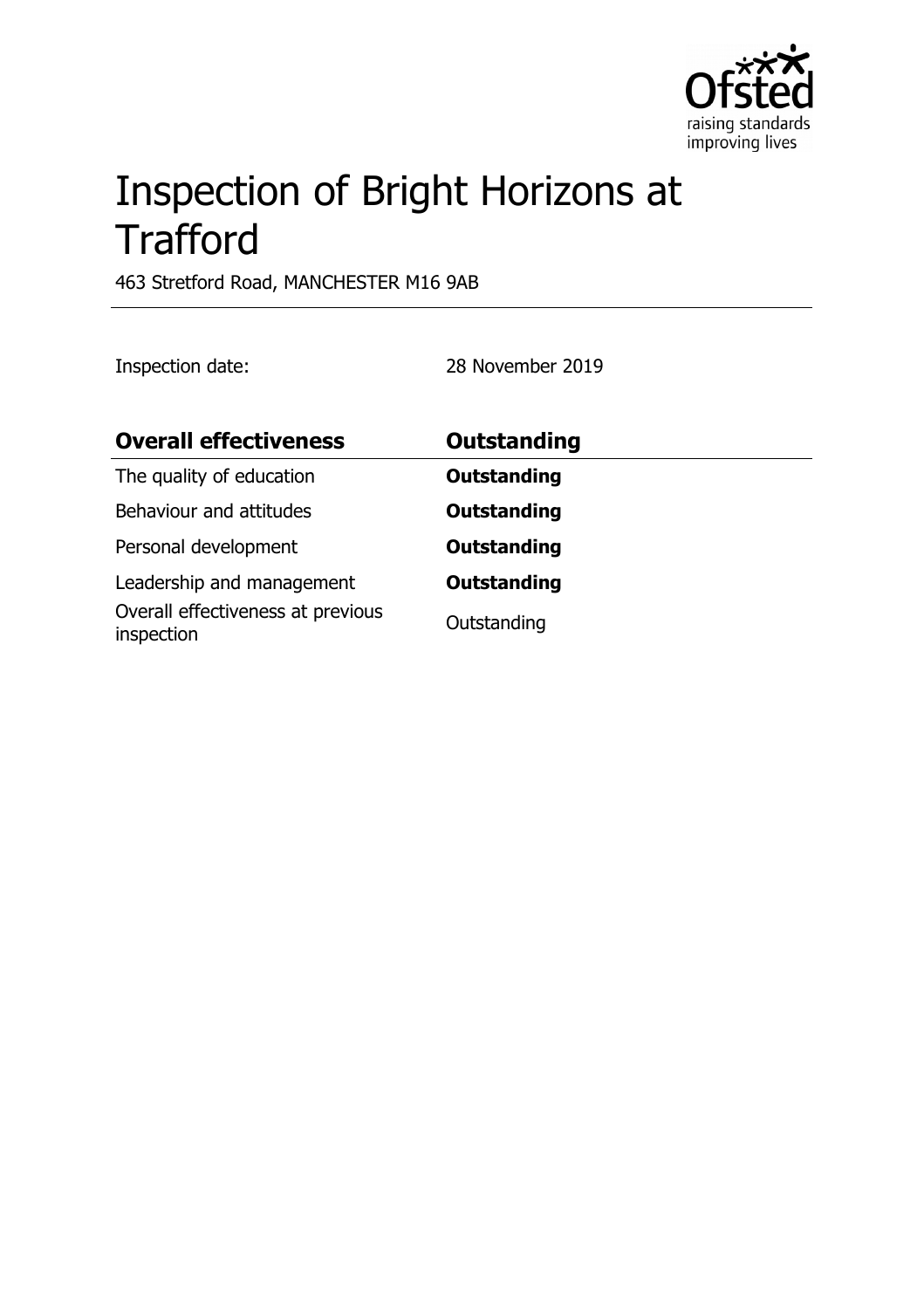

# **What is it like to attend this early years setting?**

#### **The provision is outstanding**

Children flourish in this culturally rich and diverse nursery. They develop very strong emotional attachments with staff. Children show that they feel extremely safe. For instance, they arrive in high spirits and affectionately embrace their key person. Children's laughter and squeals of delight are heard throughout the environment. They have remarkably positive attitudes and their behaviour is impeccable. For example, children are extremely eager to join in with activities. They play together harmoniously. Children develop an excellent understanding of diversity and the wider world. For instance, they relish taking part in a Caribbean carnival held at the nursery. Children tap out a beat on steel drums. This helps them to develop a superb understanding of rhythm and sound. Children dress up in flamboyant hats and colourful clothing. They show excellent imaginative skills. These experiences ignite children's interests. They help them to learn about their own uniqueness and the traditions and cultures of others.

The passionate manager and enthusiastic staff team create a very strong sense of community in the nursery. For instance, they build first-class relationships with children and their parents. They show a keen interest in children's home lives. Well-qualified staff are highly skilled in using many home languages alongside English. This helps children and their families to feel exceptionally valued. Parents state, 'I am very, very thankful for all the nursery has done for my child.' They comment that they are overwhelmed with the abundance of support they receive. The manager and staff have the utmost expectations for every child. They successfully maintain the highest standard of teaching to continue their outstanding practice. This very strong commitment to excellence helps all children to make the best possible progress, including funded children and those who speak English as an additional language.

### **What does the early years setting do well and what does it need to do better?**

 $\blacksquare$  The highly qualified manager shapes the curriculum exceptionally well around what each child needs to learn next. She monitors the progress made by individual and groups of children with precision. The manager acts with swiftness to address any gaps in children's learning. For example, she identified an emerging gap in boys' literacy and mathematical development. The manager provided targeted training for staff to enhance their first-class teaching further. Staff enriched the learning environment, for example, with more stimulating resources. As a result, all children deeply engage in learning. They thoroughly enjoy using exciting reading and mathematics spaces. This action has had a huge impact on children's development. Boys' skills in these areas of learning have improved significantly. Children in the nursery achieve at levels that are higher than the local average, including in literacy and mathematics.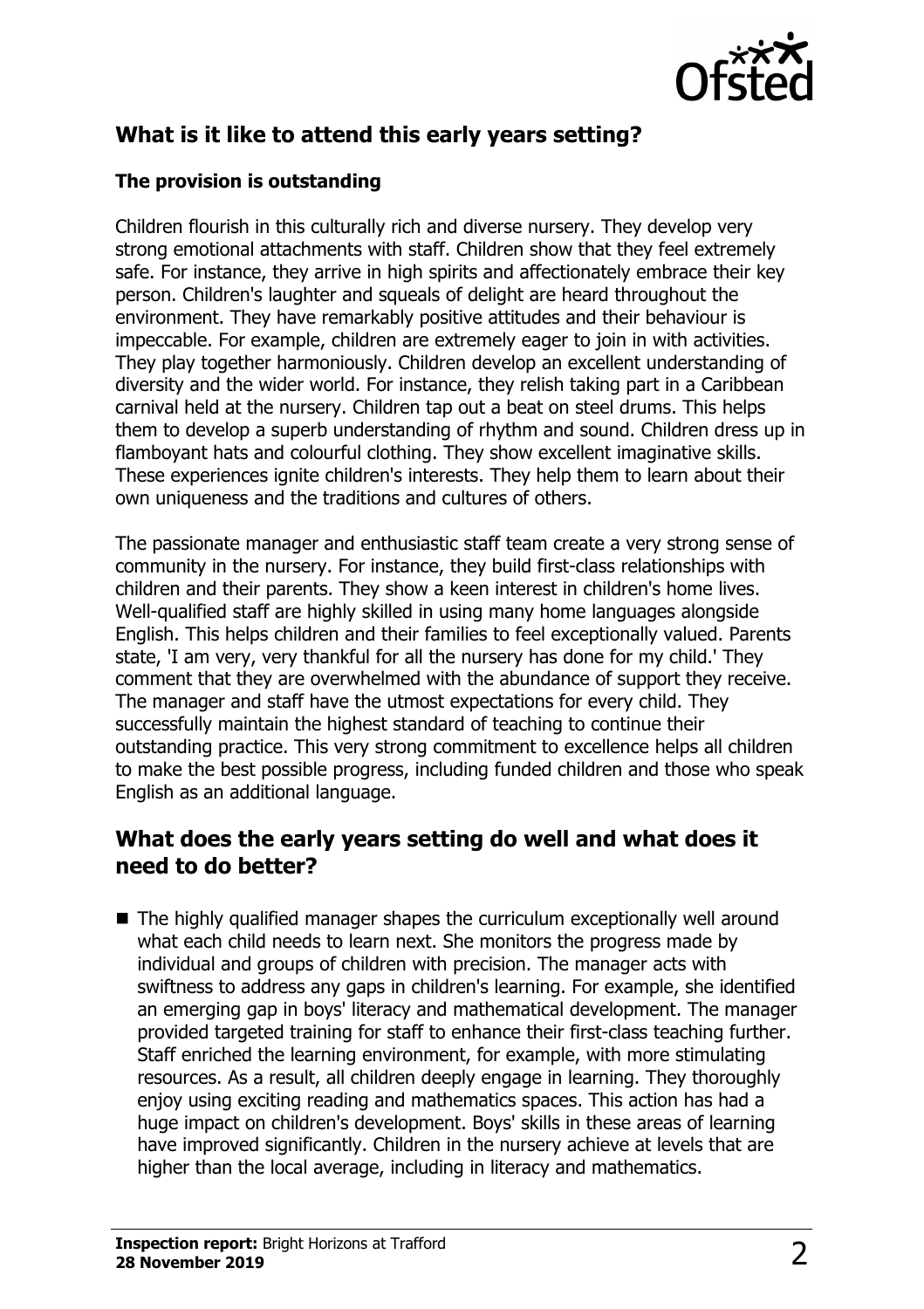

- $\blacksquare$  Partnerships with parents are superb. The manager ensures that parents learn about the local services they can use, such as external speech and language sessions. She also invites parents into the nursery to access parent forums. Staff share 'top tips' to help parents to continue children's learning at home. They give advice on issues. For example, staff offer ways to encourage children's positive behaviour at home. In the nursery, children show exemplary behaviour and high levels of respect towards each other. They develop excellent social and communication skills, which show during their lively conversations with the inspector.
- $\blacksquare$  Staff create exceptionally strong links with relevant agencies. They very quickly identify where new children need early help. New children swiftly receive highly targeted support. Staff work very closely with professionals, including paediatricians. They use precise interventions, such as visual prompts and sign language. This helps new children to communicate extremely effectively.
- Older children become superb singers and songwriters. They are eager to share their ideas and think of lyrics to create their own songs. Older children are highly confident to sing their songs in front of visitors. They show sheer pride in their achievements, smiling from ear to ear.
- $\blacksquare$  Young children discover where their food comes from. For example, they investigate what happens when they crack open fresh eggs. They show utter awe and wonderment as the shell cracks and they peep inside. Young children discover the intense citrus aroma when staff grate a lime. These exciting experiences cause them to gasp in surprise and exclaim, 'Wow'. Young children learn new words, such as 'yolk' and 'zest'. They practise saying the new words with clarity and confidence. This helps them to build on their early speaking skills exceptionally well.
- $\blacksquare$  Babies are extremely curious learners. They are absolutely intrigued to feel the texture of exotic fruits and colourful vegetables. For example, babies learn that a pineapple has a 'spiny' texture, a coconut has a 'hairy' shell and a carrot has a 'feathery' top. Staff use these opportunities exceptionally well to help babies to develop excellent sensory skills and hear new words.

## **Safeguarding**

The arrangements for safeguarding are effective.

The manager and staff have extensive knowledge of safeguarding. They thoroughly understand the signs that may indicate a child is at risk of harm. Staff know to act swiftly should they have concerns about a child's welfare. Safeguarding information is clearly displayed. Staff know who to go to should they be concerned that a child, parent or colleague is at risk of radicalisation. Staff and children practise very regular fire drills. The manager sets staff challenges to ensure that they think quickly in the event of an emergency. For example, sometimes, she blocks their usual escape route. Staff learn how to deal with unexpected issues to ensure that children leave the premises quickly and safely.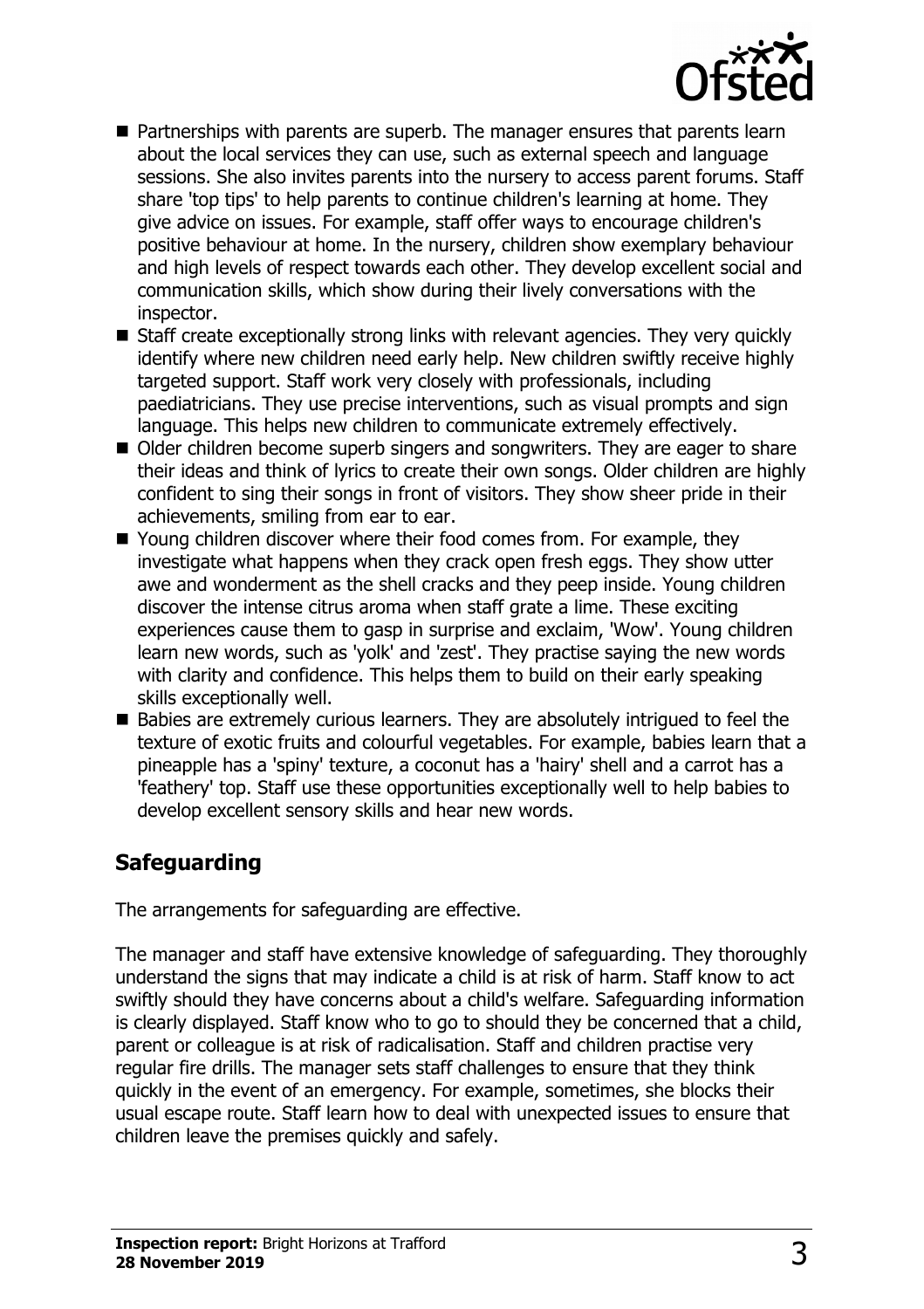

| <b>Setting details</b>                              |                                                                                      |
|-----------------------------------------------------|--------------------------------------------------------------------------------------|
| Unique reference number                             | EY361168                                                                             |
| <b>Local authority</b>                              | <b>Trafford</b>                                                                      |
| <b>Inspection number</b>                            | 10109753                                                                             |
| <b>Type of provision</b>                            | Childcare on non-domestic premises                                                   |
| <b>Registers</b>                                    | Early Years Register, Compulsory Childcare<br>Register, Voluntary Childcare Register |
| Day care type                                       | Full day care                                                                        |
| Age range of children                               | $0$ to 5                                                                             |
| <b>Total number of places</b>                       | 70                                                                                   |
| Number of children on roll                          | 101                                                                                  |
| Name of registered person                           | <b>Bright Horizons Family Solutions Limited</b>                                      |
| <b>Registered person unique</b><br>reference number | RP901358                                                                             |
| Telephone number                                    | 0161 848 5880                                                                        |
| Date of previous inspection                         | 21 November 2013                                                                     |

### **Information about this early years setting**

Bright Horizons at Trafford registered in 2007. The nursery operates from a purpose-built premises in the Trafford area of Manchester. It is managed by Bright Horizons Solutions Limited. The nursery employs 37 members of childcare staff. Of these, 26 hold appropriate early years qualifications at level 2 and above. The manager is an early years teacher. The nursery opens from Monday to Friday all year round, except for bank holidays and one week at Christmas. Sessions are from 8am until 6pm. The nursery provides funded early education for two-, three- and four-year-old children.

## **Information about this inspection**

**Inspector** Daphne Carr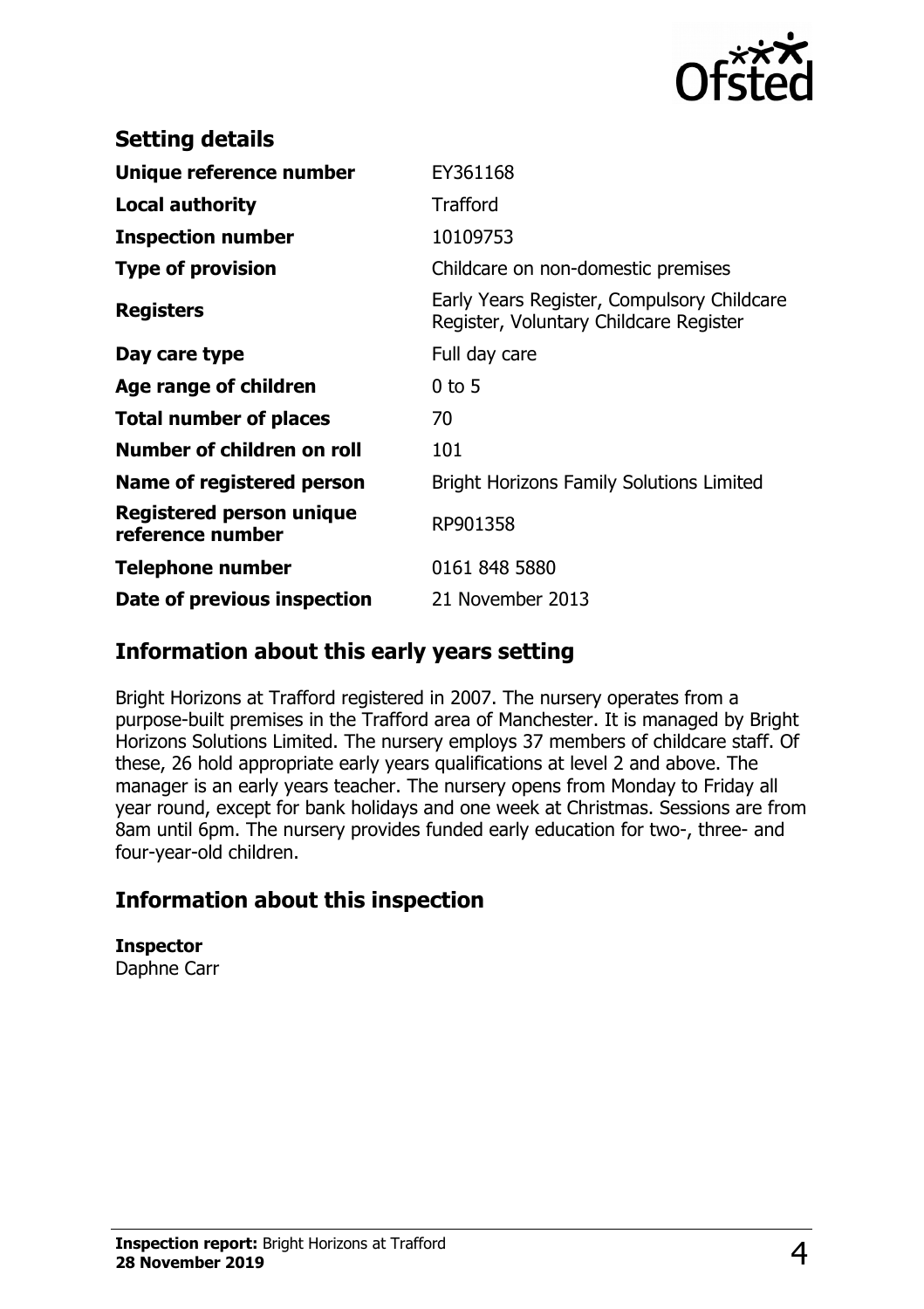

#### **Inspection activities**

- $\blacksquare$  The manager and the inspector completed a walk around the nursery to discuss how the manager organises the early years provision and the curriculum.
- $\blacksquare$  The deputy manager and the inspector completed a joint observation together.
- $\blacksquare$  Staff and parents held discussions with the inspector at appropriate times during the inspection.
- $\blacksquare$  The inspector observed the quality of teaching and the interactions of staff with children during activities indoors and outside. She assessed the impact this has on children's learning.
- $\blacksquare$  The inspector checked evidence of staff's suitability and qualifications.

We carried out this inspection under sections 49 and 50 of the Childcare Act 2006 on the quality and standards of provision that is registered on the Early Years Register. The registered person must ensure that this provision complies with the statutory framework for children's learning, development and care, known as the early years foundation stage.

If you are not happy with the inspection or the report, you can [complain to Ofsted.](http://www.gov.uk/complain-ofsted-report)